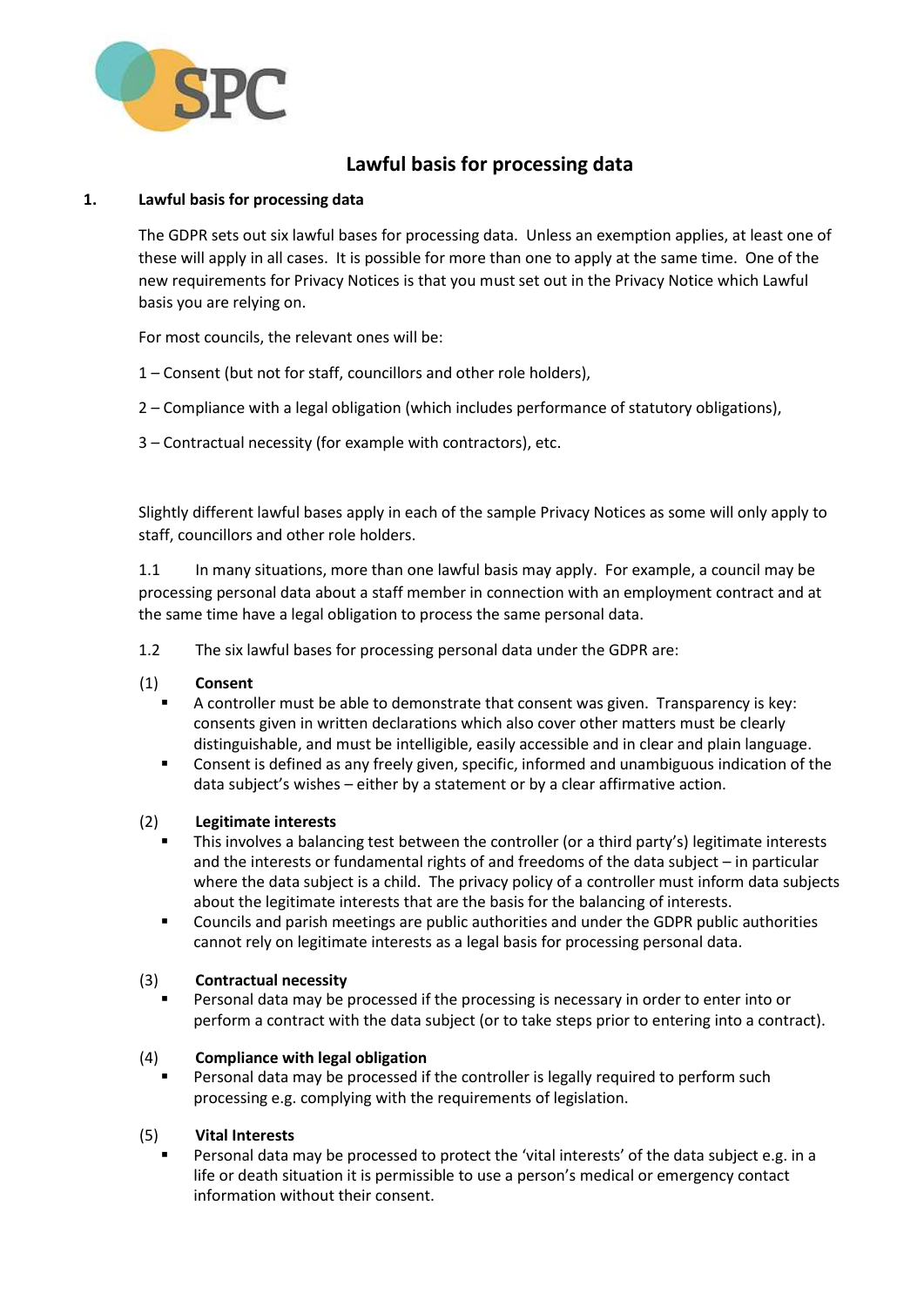## (6) **Public Interest**

 Personal data may be processed if the processing is necessary for the performance of tasks carried out by a public authority or private organisation acting in the public interest.

#### 1.2 Which lawful bases apply to councils?

As set out above, for most councils a number of different lawful bases will apply at the same time. Often councils will be performing a task in the public interest, under a legal obligation e.g. processing data in the exercise of a statutory power and sometimes as a result of contractual necessity.

#### **2. How do I show that I am processing personal data lawfully?**

2.1 For example, the lawful basis for processing the personal data contained in planning applications is 'compliance with a legal obligation' This is because this processing activity is a requirement of legislation. However, disclosure of a person's details to a third party may require the individual's consent.

#### **3. When can I process 'sensitive personal data' (special category data)?**

- 3.1 Sensitive personal data, which the GDPR refers to as 'special category data', means information about a person's racial or ethnic origin, political opinions, religious or similar beliefs, trade union membership, physical or mental health, and sexual life. The GDPR adds the following new additional categories: genetic data, biometric data and sexual orientation. To process sensitive personal data one of the following should apply – however please note that:
	- (a) More than one of the criteria below can apply at the same time.
	- (b) Data controllers need to establish a lawful basis for processing any personal data and, if they are processing sensitive personal data they must also establish that **at least one** of the criteria below applies:
		- i. *Explicit consent* of the data subject has been obtained (which can be withdrawn).
		- ii. *Employment Law* if necessary for employment law or social security or social protection.
		- iii. *Vital Interests* e.g. in a life or death situation where the data subject is incapable of giving consent.
		- iv. *Charities, religious organisations and not for profit organisations* to further the interests of the organisation on behalf of members, former members or persons with whom it has regular contact such as donors. Please note councils and parish meetings cannot rely on (iv) as a lawful basis for processing personal sensitive data.
		- v. *Data made public by the data subject* the data must have been made public 'manifestly'.
		- vi. *Legal Claims* where necessary for the establishment, exercise or defence of legal claims or for the courts acting in this judicial capacity.
		- vii. *Reasons of substantial public interest* where proportionate to the aim pursued and the rights of individuals are protected.
		- viii. *Medical Diagnosis or treatment* where necessary for medical treatment by health professionals including assessing work capacity or the management of health or social care systems.
		- ix. *Public Health* where necessary for reasons of public health e.g. safety of medical products.